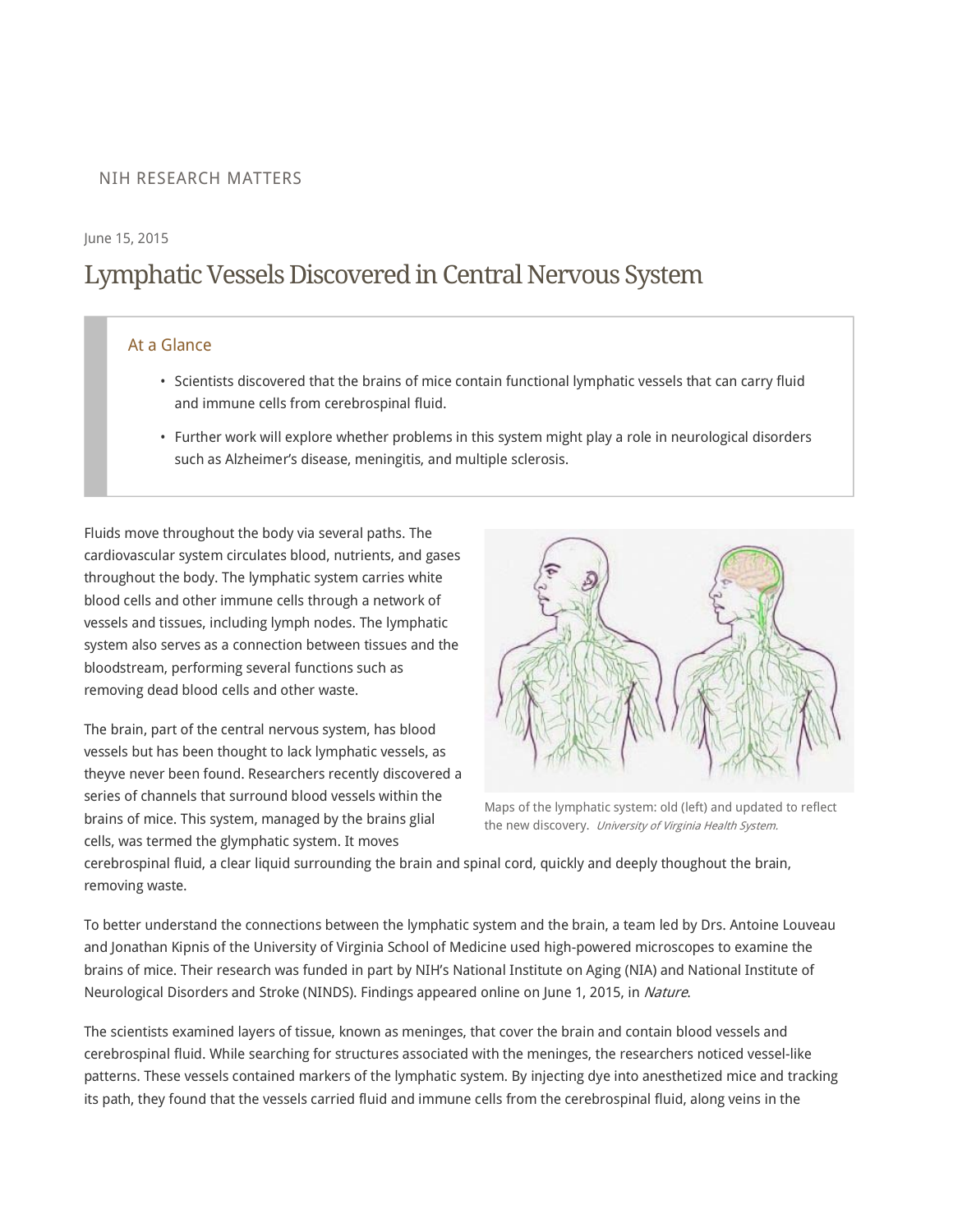sinuses, and into nearby deep cervical lymph nodes. The researchers surmise that these vessels may serve as a second step in the drainage of fluid from the brain, after it's drained into the cerebrospinal fluid through the glymphatic system.

These vessels may have gone undiscovered until now due to their hidden location. The method the team used to prepare the meninges kept these layers intact. The researchers found similar structures in autopsy specimens of human meninges. Organization of the vessels in the human central nervous system will now need to be determined.

The discovery of a pathway for immune cells to exit the central nervous system raises the question of whether disruption of this route may be involved in neurological disorders that are associated with immune system dysfunction, such as multiple sclerosis, meningitis, and Alzheimer's disease.

"We think these vessels may play a role in pathogenesis of neurological conditions that have an immune component," Kipnis says.

—by Carol Torgan, Ph.D.

## Related Links

- New Brain Cleaning System Discovered (https://www.nih.gov/news-events/nih-research-matters/new-braincleaning-system-discovered)
- How Sleep Clears the Brain (https://www.nih.gov/news-events/nih-research-matters/how-sleep-clears-brain)
- Seeing Into the Brain (https://www.nih.gov/news-events/nih-research-matters/seeing-into-brain)
- Brain Basics: Know Your Brain (http://www.ninds.nih.gov/disorders/brain\_basics/know\_your\_brain.htm)
- Immune System (http://www.niaid.nih.gov/topics/immunesystem/Pages/overview.aspx)

#### **Reference:**

Structural and functional features of central nervous system lymphatic vessels. Louveau A, Smirnov I, Keyes TJ, Eccles JD, Rouhani SJ, Peske JD, Derecki NC, Castle D, Mandell JW, Lee KS, Harris TH, Kipnis J. Nature. 2015 Jun 1. doi: 10.1038/nature14432. [Epub ahead of print]. PMID: 26030524.

**Funding:** NIH's National Institute on Aging (NIA) and National Institute of Neurological Disorders and Stroke (NINDS); and the Fondation pour la Recherche Medicale.

## Search NIH Research Matters

In this Edition Shorter Antibiotic Course Effective for Abdominal Sepsis Protein Involved in Diabetic Eye Disease Lymphatic Vessels Discovered in Central Nervous System